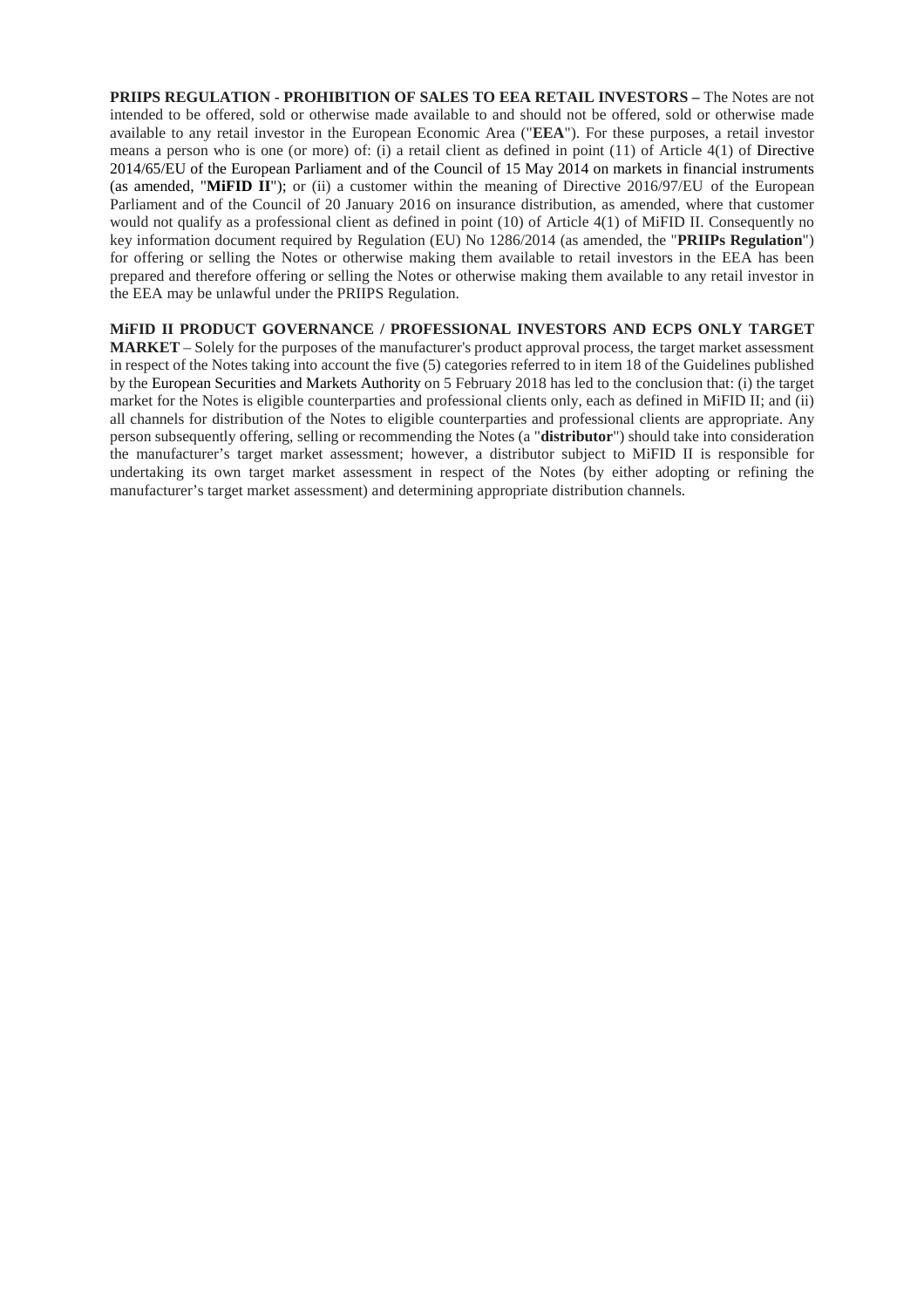

# **BPCE SFH**

#### **Legal Entity Identifier (LEI): 969500T1UBNNTYVWOS04**

**Issue of €50,000,000 0.43 per cent. Fixed Rate Notes due 7 May 2040 extendible as Floating Rate Notes from May 2040 up to May 2041** (the "**Notes**")

**under the €40,000,000,000 Euro Medium Term Note Programme for the issue of** *obligations de financement de l'habitat* **and other privileged notes**

> **Series No.: 145 Tranche No.: 1**

Issue Price: 100.00 per cent.

**NATIXIS**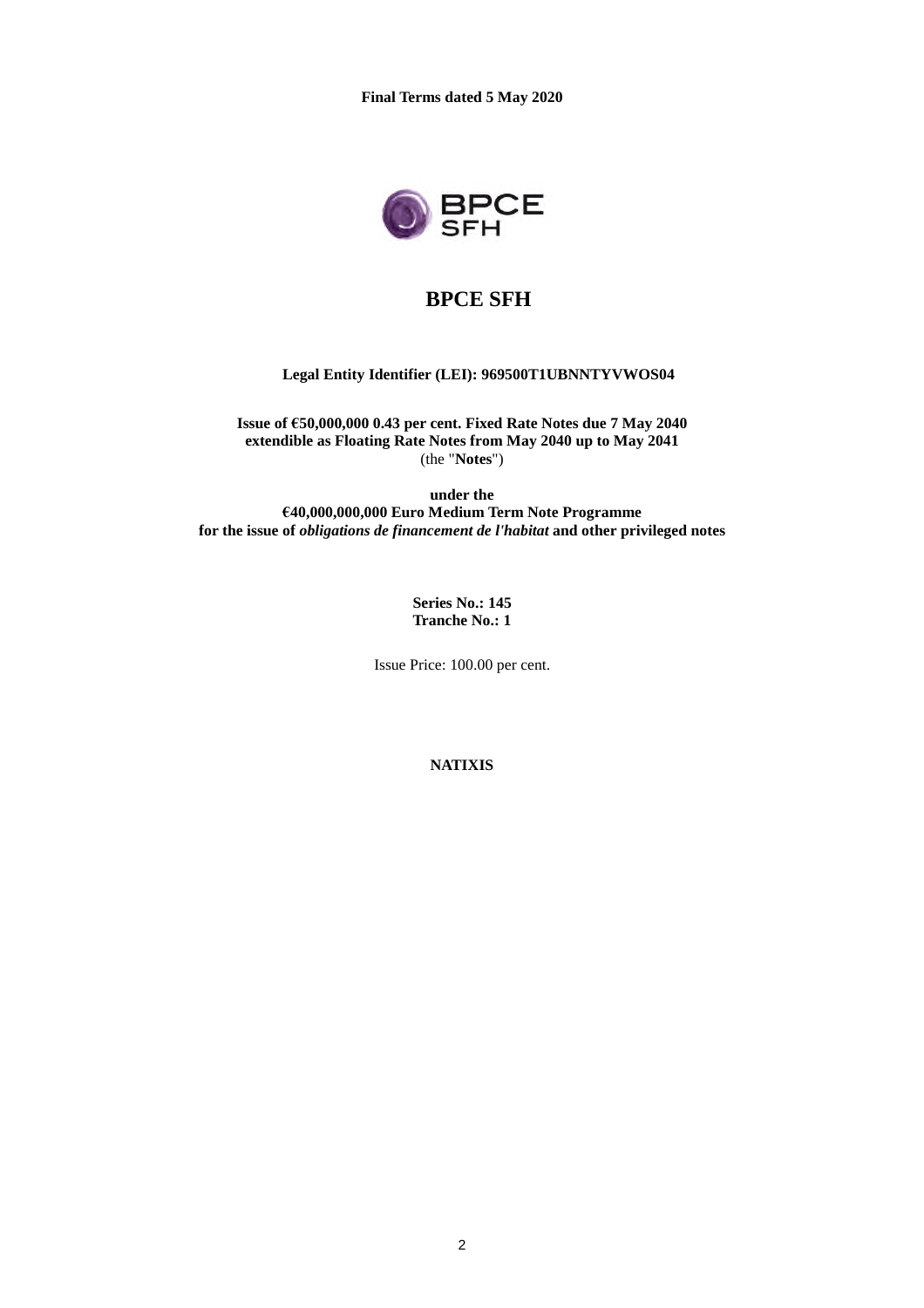### **PART A - CONTRACTUAL TERMS**

Terms used herein shall be deemed to be defined as such for the purposes of the Conditions set forth in the base prospectus dated 14 May 2019 which received visa No. 19-199 from the *Autorité des marchés financiers* (the "**AMF**") on 14 May 2019 as supplemented by the first supplement dated 21 June 2019 which received visa No. 19- 284 from the AMF on 21 June 2019 and the second supplement dated 4 October 2019 which received visa No. 19- 474 from the AMF on 4 October 2019 (together, the "**Base Prospectus**") which together constitute a base prospectus for the purposes of the Prospectus Directive (as defined below).

This document constitutes the final terms (the "**Final Terms**") relating to the notes described herein (the "**Notes**") for the purposes of Article 5.4 of the Prospectus Directive and must be read in conjunction with such Base Prospectus. Full information on the Issuer and the offer of the Notes is only available on the basis of the combination of these Final Terms and the Base Prospectus. The Base Prospectus and these Final Terms are available for viewing on the websites of BPCE (www.bpce.fr) and of the AMF (www.amf-france.org) and during normal business hours at the registered office of the Issuer and at the specified office of the Paying Agent where copies may be obtained.

"**Prospectus Directive**" means Directive 2003/71/EC of the European Parliament and of the Council of 4 November 2003, as amended or superseded, and includes any relevant implementing measure of such directive in each relevant Member State of the European Economic Area.

| 1.  | (i)                                       | <b>Series Number:</b>              | 145                                                                                                                                                                                                                                                                                  |
|-----|-------------------------------------------|------------------------------------|--------------------------------------------------------------------------------------------------------------------------------------------------------------------------------------------------------------------------------------------------------------------------------------|
|     | (ii)                                      | <b>Tranche Number:</b>             | 1                                                                                                                                                                                                                                                                                    |
| 2.  |                                           | <b>Specified Currency:</b>         | Euro (" $\epsilon$ ")                                                                                                                                                                                                                                                                |
| 3.  | <b>Aggregate Nominal Amount of Notes:</b> |                                    |                                                                                                                                                                                                                                                                                      |
|     | (i)                                       | Series:                            | €50,000,000                                                                                                                                                                                                                                                                          |
|     | (ii)                                      | Tranche:                           | €50,000,000                                                                                                                                                                                                                                                                          |
| 4.  | <b>Issue Price:</b>                       |                                    | 100.00 per cent. of the Aggregate Nominal Amount of the<br>Tranche                                                                                                                                                                                                                   |
| 5.  |                                           | <b>Specified Denomination:</b>     | €100,000                                                                                                                                                                                                                                                                             |
| 6.  | (i)                                       | <b>Issue Date:</b>                 | 7 May 2020                                                                                                                                                                                                                                                                           |
|     | (ii)                                      | <b>Interest Commencement Date:</b> | <b>Issue Date</b>                                                                                                                                                                                                                                                                    |
| 7.  | <b>Final Maturity Date:</b>               |                                    | 7 May 2040                                                                                                                                                                                                                                                                           |
| 8.  | <b>Extended Final Maturity Date:</b>      |                                    | Specified Interest Payment Date falling on, or nearest to,<br>7 May 2041                                                                                                                                                                                                             |
| 9.  | <b>Interest Basis:</b>                    |                                    | Fixed/Floating Rate<br>(Further particulars specified below)                                                                                                                                                                                                                         |
| 10. |                                           | <b>Redemption/Payment Basis:</b>   | Subject to any purchase and cancellation or early<br>redemption, the Notes will be redeemed on the Final<br>Maturity Date or the Extended Final Maturity Date, as the<br>case may be at 100.00 per cent. of their Specified<br>Denomination<br>(Further particulars specified below) |
| 11. |                                           | <b>Change of Interest Basis:</b>   | Applicable – Fixed/Floating Rate<br>(Further particulars specified below in "Fixed/Floating<br>Rate Notes Provisions")                                                                                                                                                               |
| 12. |                                           | <b>Put/Call Options:</b>           | Not Applicable                                                                                                                                                                                                                                                                       |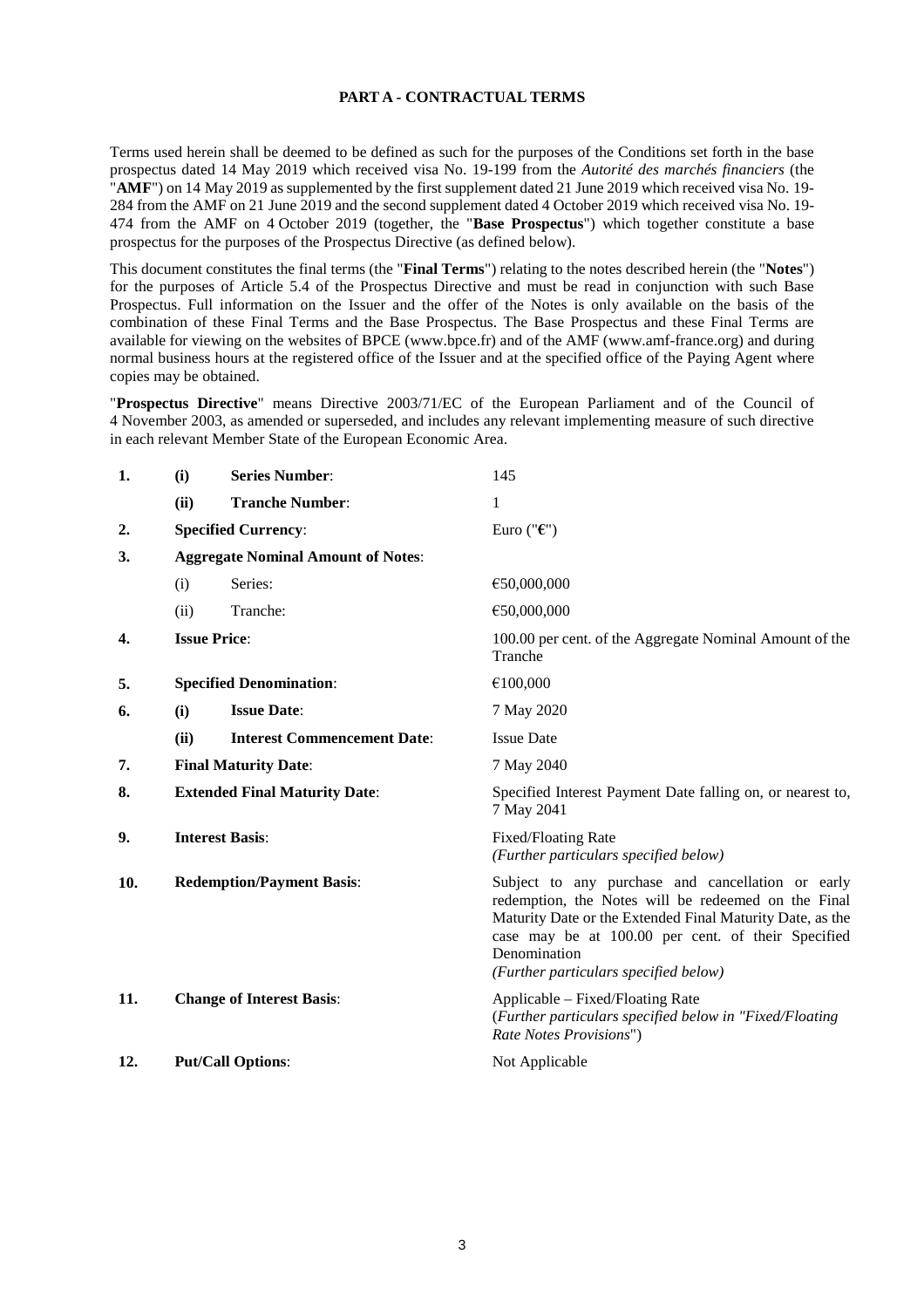**13. Date of corporate authorisations for issuance of Notes obtained**:

Decisions of the *Conseil d'administration* (Board of Directors) of the Issuer (i) dated 13 December 2019 authorising the issue of *obligations de financement de l'habitat* and other resources benefiting from the *privilège* referred to in Article L.513-11 of the French Monetary and Financial Code (*Code monétaire et financier*) up to  $£10,000,000,000$  for a period of one (1) year from 13 December 2019 and (ii) dated 19 March 2020 authorising the quarterly programme of borrowings benefiting from such *privilège* up to €4,000,000,000 for the second quarter of 2020.

#### **PROVISIONS RELATING TO INTEREST PAYABLE**

| 14. |        | <b>Fixed Rate Notes Provisions:</b>                                                                                      | Applicable before the Switch Date                                                                                                                                                                                                                                                                                                                                                                                                                                                                                                                                  |
|-----|--------|--------------------------------------------------------------------------------------------------------------------------|--------------------------------------------------------------------------------------------------------------------------------------------------------------------------------------------------------------------------------------------------------------------------------------------------------------------------------------------------------------------------------------------------------------------------------------------------------------------------------------------------------------------------------------------------------------------|
|     | (i)    | Rate of Interest:                                                                                                        | 0.43 per cent. <i>per annum</i> payable annually in arrear                                                                                                                                                                                                                                                                                                                                                                                                                                                                                                         |
|     | (ii)   | <b>Interest Payment Dates:</b>                                                                                           | 7 May in each year, from and including 7 May 2021 up to<br>and including the Final Maturity Date                                                                                                                                                                                                                                                                                                                                                                                                                                                                   |
|     | (iii)  | <b>Fixed Coupon Amount:</b>                                                                                              | Rate of Interest $\times$ Specified Denomination $\times$ Day Count<br>Fraction (i.e. $\epsilon$ 430 per $\epsilon$ 100,000 in Specified<br>Denomination)                                                                                                                                                                                                                                                                                                                                                                                                          |
|     | (iv)   | <b>Broken Amount:</b>                                                                                                    | Not Applicable                                                                                                                                                                                                                                                                                                                                                                                                                                                                                                                                                     |
|     | (v)    | Day Count Fraction (Condition 5(a)):                                                                                     | Actual/Actual-ICMA                                                                                                                                                                                                                                                                                                                                                                                                                                                                                                                                                 |
|     | (vi)   | <b>Determination Dates:</b>                                                                                              | 7 May in each year                                                                                                                                                                                                                                                                                                                                                                                                                                                                                                                                                 |
|     | (vii)  | Payment on non-Business Days:                                                                                            | As per the Conditions                                                                                                                                                                                                                                                                                                                                                                                                                                                                                                                                              |
| 15. |        | <b>Floating Rate Notes Provisions:</b>                                                                                   | Applicable after the Switch Date                                                                                                                                                                                                                                                                                                                                                                                                                                                                                                                                   |
|     | (i)    | <b>Interest Periods:</b>                                                                                                 | The period from and including the Final Maturity Date to<br>but excluding the first Specified Interest Payment Date<br>and each successive period from and including a Specified<br>Interest Payment Date to but excluding the next<br>succeeding Specified Interest Payment Date, up to and<br>excluding the Extended Final Maturity Date or, if earlier,<br>the Specified Interest Payment Date on which the Notes<br>are redeemed in full, all such dates being subject to<br>adjustment in accordance with the Business Day<br>Convention set out in (v) below |
|     | (ii)   | Specified Interest Payment Dates:                                                                                        | Payable monthly in arrear on the $7th$ of each month from<br>and including 7 June 2040 up to and including 7 May<br>2041, all such dates being subject to adjustment in<br>accordance with the Business Day Convention set out in<br>$(v)$ below                                                                                                                                                                                                                                                                                                                   |
|     | (iii)  | First Specified Interest Payment Date:                                                                                   | Specified Interest Payment Date falling on, or nearest to,<br>7 June 2040                                                                                                                                                                                                                                                                                                                                                                                                                                                                                          |
|     | (iv)   | <b>Interest Period Date:</b>                                                                                             | Specified Interest Payment Date                                                                                                                                                                                                                                                                                                                                                                                                                                                                                                                                    |
|     | (v)    | <b>Business Day Convention:</b>                                                                                          | Modified Following Business Day Convention, adjusted                                                                                                                                                                                                                                                                                                                                                                                                                                                                                                               |
|     | (vi)   | Business Centre (Condition 5(a)):                                                                                        | Not Applicable                                                                                                                                                                                                                                                                                                                                                                                                                                                                                                                                                     |
|     | (vii)  | Manner in which the Rate of Interest is<br>to be determined:                                                             | <b>Screen Rate Determination</b>                                                                                                                                                                                                                                                                                                                                                                                                                                                                                                                                   |
|     | (viii) | Party responsible for calculating the Rate<br>of Interest and/or Interest Amount (if not<br>the Note Calculation Agent): | Not Applicable                                                                                                                                                                                                                                                                                                                                                                                                                                                                                                                                                     |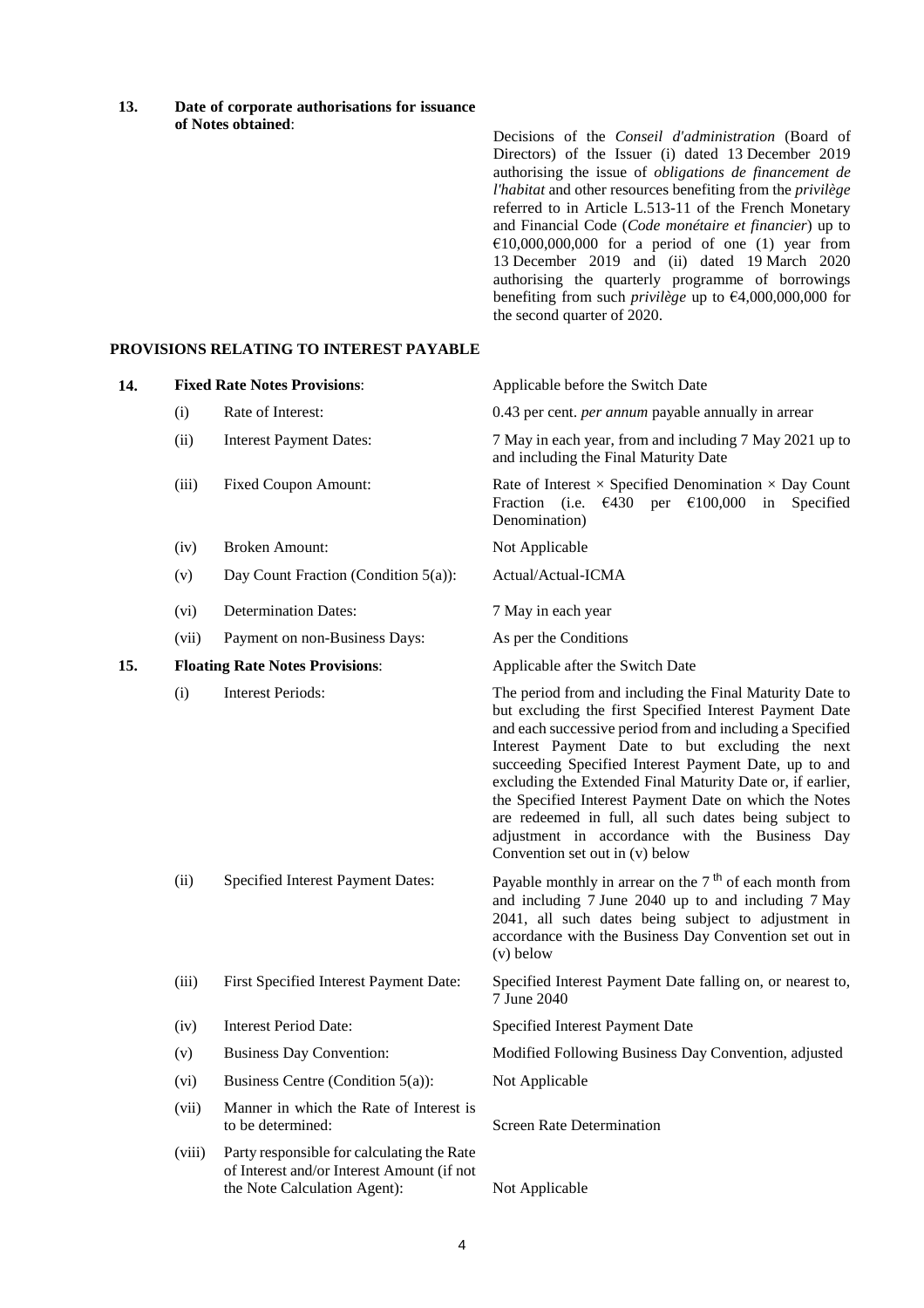|                                   | (ix)                                         | Screen Rate Determination (Condition<br>$5(c)(iii)(C))$ :                                                      | Applicable                                                                                                                                                        |
|-----------------------------------|----------------------------------------------|----------------------------------------------------------------------------------------------------------------|-------------------------------------------------------------------------------------------------------------------------------------------------------------------|
|                                   |                                              | - Relevant Rate:                                                                                               | <b>EURIBOR 1 month</b>                                                                                                                                            |
|                                   |                                              | - Interest Determination Dates:                                                                                | Two TARGET Business Days prior to the first day in<br>each Interest Period                                                                                        |
|                                   |                                              | - Relevant Screen Page:                                                                                        | <b>Reuters EURIBOR01</b>                                                                                                                                          |
|                                   |                                              | - Relevant Screen Page Time:                                                                                   | Not Applicable                                                                                                                                                    |
|                                   | (x)                                          | <b>FBF</b><br>Determination<br>(Condition<br>$5(c)(iii)(B))$ :                                                 | Not Applicable                                                                                                                                                    |
|                                   | $(x_i)$                                      | (Condition<br><b>ISDA</b><br>Determination<br>$5(c)(iii)(A))$ :                                                | Not Applicable                                                                                                                                                    |
|                                   | (xii)                                        | Margin:                                                                                                        | $+0.33$ per cent. <i>per annum</i>                                                                                                                                |
|                                   | (xiii)                                       | Rate Multiplier:                                                                                               | Not Applicable                                                                                                                                                    |
|                                   | (xiv)                                        | Minimum Rate of Interest:                                                                                      | 0.00 per cent. per annum                                                                                                                                          |
|                                   | $\left( xy\right)$                           | Maximum Rate of Interest:                                                                                      | Not Applicable                                                                                                                                                    |
|                                   | (xvi)                                        | Day Count Fraction (Condition 5(a)):                                                                           | Actual/360                                                                                                                                                        |
| 16.                               |                                              | <b>Fixed/Floating Rate Notes Provisions:</b>                                                                   | Applicable                                                                                                                                                        |
|                                   | (i)                                          | Issuer Change of Interest Basis:                                                                               | Not Applicable                                                                                                                                                    |
|                                   | (ii)                                         | Automatic Change of Interest Basis:                                                                            | Applicable                                                                                                                                                        |
|                                   | (iii)                                        | Rate of Interest applicable to the Interest<br>Periods preceding the Switch Date<br>(excluded):                | Determined in accordance with Condition 5(b), as though the<br>Note was a Fixed Rate Note with further variables set out in<br>item 14 of these Final Terms       |
|                                   | (iv)                                         | Rate of Interest applicable to the Interest<br>Periods following the Switch Date<br>(included):                | Determined in accordance with Condition $5(c)$ , as though the<br>Note was a Floating Rate Note with further variables set out<br>in item 15 of these Final Terms |
|                                   | (v)                                          | <b>Switch Date:</b>                                                                                            | 7 May 2040                                                                                                                                                        |
|                                   | (vi)                                         | Minimum notice period required for<br>notice from the Issuer:                                                  | Not Applicable                                                                                                                                                    |
| 17.                               |                                              | <b>Zero Coupon Notes Provisions</b>                                                                            | Not Applicable                                                                                                                                                    |
| PROVISIONS RELATING TO REDEMPTION |                                              |                                                                                                                |                                                                                                                                                                   |
| 18.                               | <b>Call Option:</b>                          |                                                                                                                | Not Applicable                                                                                                                                                    |
| 19.                               | <b>Put Option:</b>                           |                                                                                                                | Not Applicable                                                                                                                                                    |
| 20.                               | <b>Final Redemption Amount of each Note:</b> |                                                                                                                | €100,000 per €100,000 in Specified Denomination                                                                                                                   |
| 21.                               | <b>Redemption by Instalment:</b>             |                                                                                                                | Not Applicable                                                                                                                                                    |
| 22.                               |                                              | <b>Early Redemption Amount:</b>                                                                                |                                                                                                                                                                   |
|                                   |                                              | Early Redemption Amount of each Note<br>payable on early redemption as set out in the<br>Terms and Conditions: | €100,000 per €100,000 in Specified Denomination                                                                                                                   |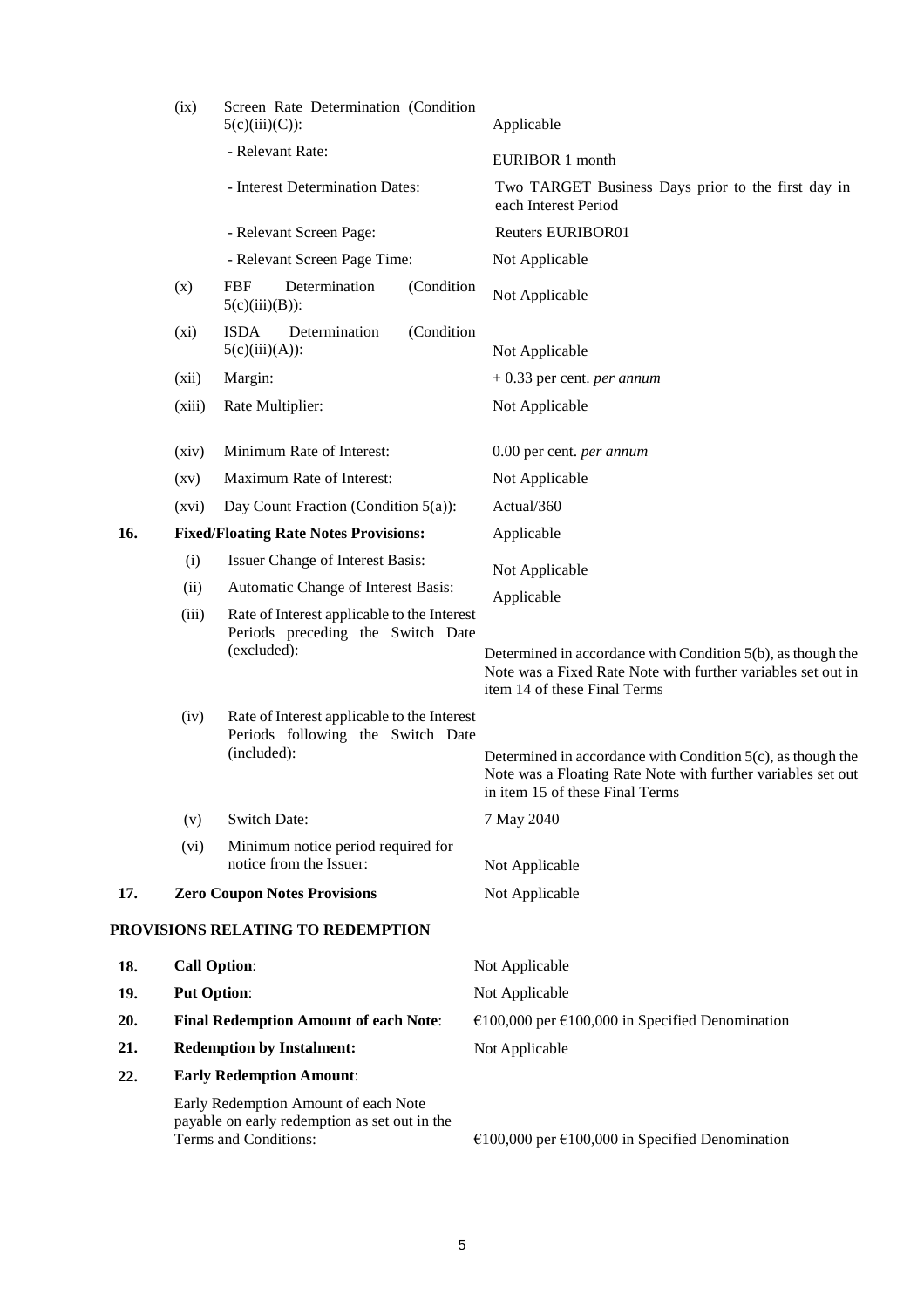# **GENERAL PROVISIONS APPLICABLE TO THE NOTES**

| 24. |                  | <b>Governing law:</b>                                                                                                       | French law                      |
|-----|------------------|-----------------------------------------------------------------------------------------------------------------------------|---------------------------------|
| 25. |                  | <b>Form of Notes:</b>                                                                                                       | Dematerialised Notes            |
|     | (i)              | Form of Dematerialised Notes:                                                                                               | Bearer form <i>(au porteur)</i> |
|     | (ii)             | Registration Agent:                                                                                                         | Not Applicable                  |
|     | (iii)            | Temporary Global Certificate:                                                                                               | Not Applicable                  |
| 26. | <b>Financial</b> | <b>Centre</b><br>other<br>special<br>or<br>provisions relating to payment dates for<br>the purposes of Condition $7(g)$ :   | Not Applicable                  |
| 27. | mature):         | Talons for future Coupons or Receipts to<br>be attached to Definitive Materialised<br>Notes (and dates on which such Talons | Not Applicable                  |
| 28. |                  | <i>Masse</i> (Condition 10):                                                                                                |                                 |
|     | (i)              | Representative:                                                                                                             | As per Condition 10             |
|     | (ii)             | Alternative Representative                                                                                                  | As per Condition 10             |
|     | (iii)            | Remuneration of Representative:                                                                                             | As per Condition 10             |

## **RESPONSIBILITY**

I accept responsibility for the information contained in these Final Terms.

Signed on behalf of BPCE SFH:

By: Jean-Philippe Berthaut, *Directeur Général Délégué*

Duly authorised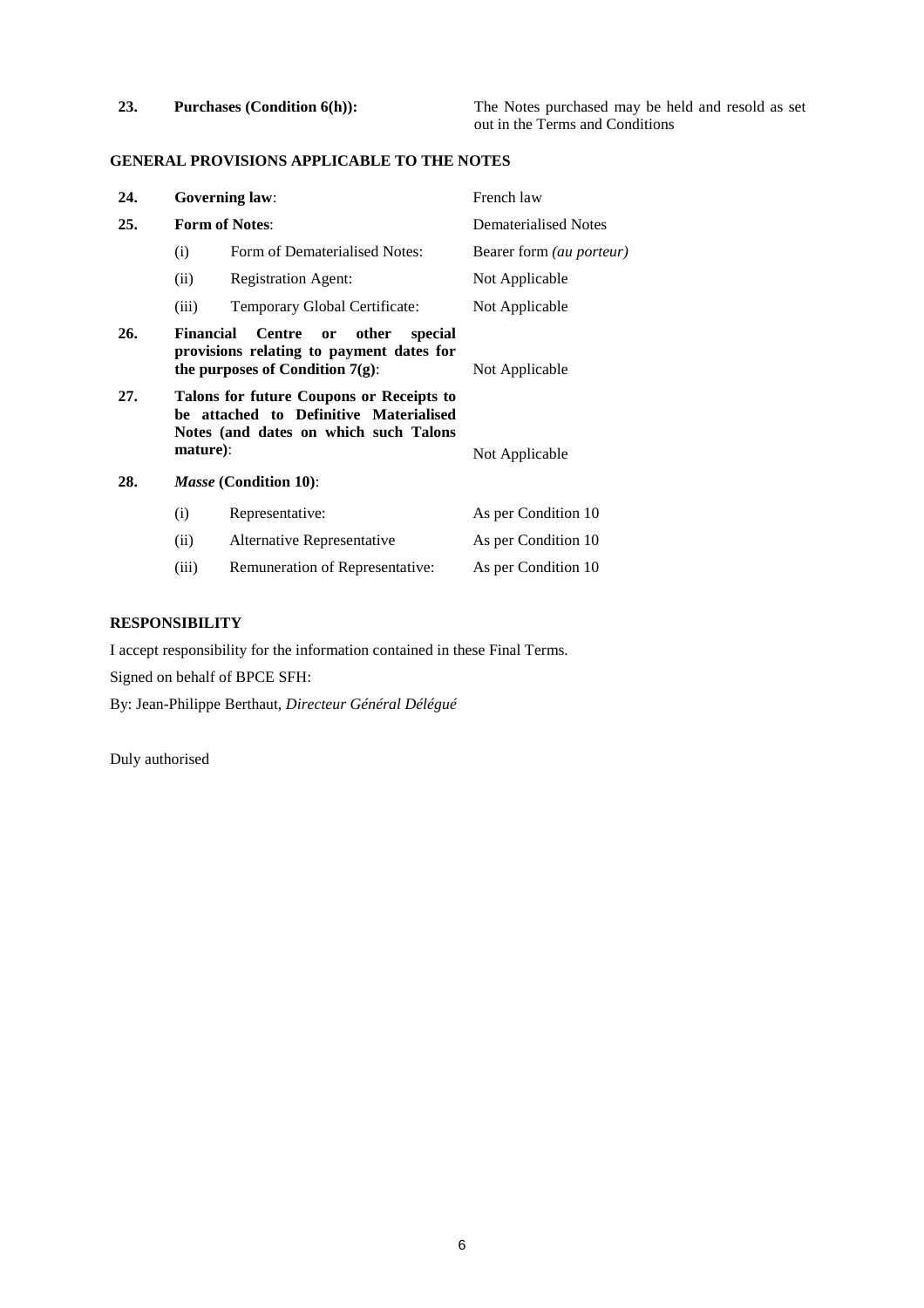#### **PART B - OTHER INFORMATION**

### **1. LISTING AND ADMISSION TO TRADING**

| (i)   | Listing:                                                                                                                                                                                               | <b>Euronext Paris</b>                                                                                                                                                                                                                                                                                                                                                                                                                                                  |
|-------|--------------------------------------------------------------------------------------------------------------------------------------------------------------------------------------------------------|------------------------------------------------------------------------------------------------------------------------------------------------------------------------------------------------------------------------------------------------------------------------------------------------------------------------------------------------------------------------------------------------------------------------------------------------------------------------|
| (ii)  | (a) Admission to trading:                                                                                                                                                                              | Application has been made by the Issuer (or on its<br>behalf) for the Notes to be admitted to trading on<br>Euronext Paris with effect from the Issue Date                                                                                                                                                                                                                                                                                                             |
|       | (b) Regulated Markets or equivalent markets<br>on which, to the knowledge of the Issuer,<br>securities of the same class of the Notes<br>to be admitted to trading are already<br>admitted to trading: | Not Applicable                                                                                                                                                                                                                                                                                                                                                                                                                                                         |
| (iii) | Estimate of total expenses related to<br>admission to trading:                                                                                                                                         | €12,250                                                                                                                                                                                                                                                                                                                                                                                                                                                                |
| 2.    | <b>RATINGS</b>                                                                                                                                                                                         |                                                                                                                                                                                                                                                                                                                                                                                                                                                                        |
|       | Ratings:                                                                                                                                                                                               | The Notes are expected to be rated:                                                                                                                                                                                                                                                                                                                                                                                                                                    |
|       |                                                                                                                                                                                                        | AAA by Standard & Poor's Credit Market Services<br>Europe Limited; and                                                                                                                                                                                                                                                                                                                                                                                                 |
|       |                                                                                                                                                                                                        | Aaa by Moody's Investors Service Ltd.                                                                                                                                                                                                                                                                                                                                                                                                                                  |
|       |                                                                                                                                                                                                        | Each of the above agencies is established in the<br>European Union and registered under Regulation (EC)<br>1060/2009 of the European Parliament and the<br>Council of 16 September 2009 on credit rating<br>agencies, as amended (the "CRA Regulation") and<br>included in the list of registered credit rating agencies<br>published on the website of the European Securities<br>and Markets Authority (www.esma.europa.eu) in<br>accordance with the CRA Regulation |

# **3. INTERESTS OF NATURAL AND LEGAL PERSONS INVOLVED IN THE ISSUE**

Save as discussed in sections "Subscription and Sale" and "Risk factors – Risks related to the Issuer - Certain conflicts of interest" of the Base Prospectus, so far as the Issuer is aware, no person involved in the offer of the Notes has an interest material to the issue.

### **4. YIELD**

|    |                                                                                                                                 | Indication of yield:                                                   | 0.43 per cent. <i>per annum</i> |
|----|---------------------------------------------------------------------------------------------------------------------------------|------------------------------------------------------------------------|---------------------------------|
| 5. |                                                                                                                                 | <b>OPERATIONAL INFORMATION</b>                                         |                                 |
|    |                                                                                                                                 | <b>ISIN</b> Code:                                                      | FR0013511888                    |
|    |                                                                                                                                 | Common Code:                                                           | 216927869                       |
|    |                                                                                                                                 | Depositaries:                                                          |                                 |
|    | (a)                                                                                                                             | Euroclear France to act as Central<br>Depositary:                      | Yes                             |
|    | (b)                                                                                                                             | Common Depositary for Euroclear<br>Bank and Clearstream Banking, S.A.: | N <sub>0</sub>                  |
|    | Any clearing system other than Euroclear<br>Bank SA/NV and Clearstream Banking, S.A.<br>and the relevant identification number: |                                                                        |                                 |
|    |                                                                                                                                 |                                                                        | Not Applicable                  |
|    | Delivery:                                                                                                                       |                                                                        | Delivery against payment        |